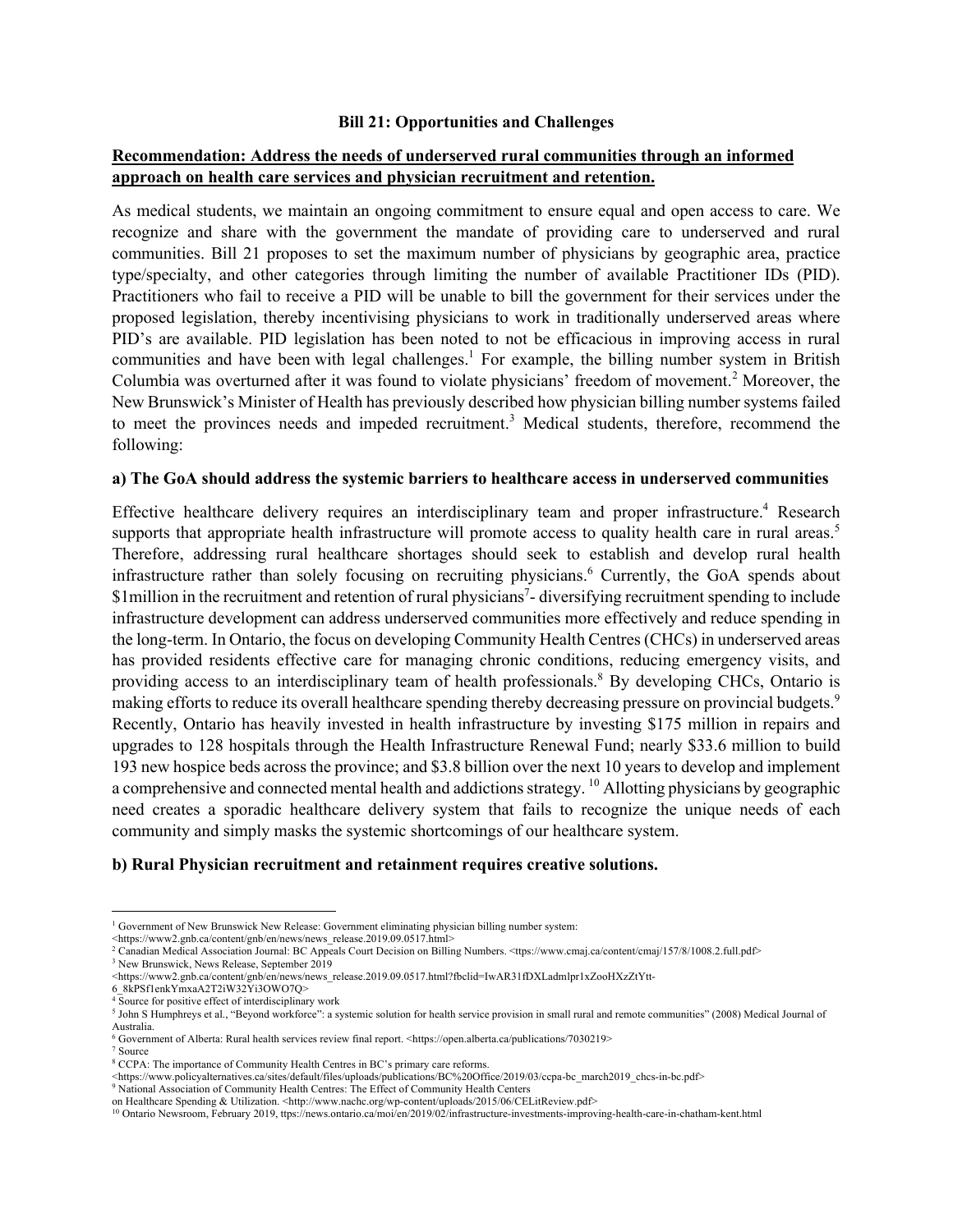Rural health services require development of a robust system of team-based primary health care services, which cannot be achieved with the physician alone. An increased focus on the development of a full spectrum of home-grown healthcare professionals is the proposed solution [cite Rural Health Services review - shared by Dr. Aaron Johnson]. Programs to train rural physicians established at the University of Alberta and Cumming School of Medicine require further expansion to better connect medical education and work-force planning. Previous successes have been found through medical student clerkship and residency programs with long term success and high translation to rural and regional practice of rural Family Medicine physicians. These successes can be built upon to develop and expand programs for additional physician recruitment and retainment in rural Alberta.

## **Recommendation: Maintain the indexation of programs directly intended to vulnerable Albertans.**

Bill 21 proposes deindexing the Assured Income for the Severely Handicapped (AISH) and four key seniors' benefit programs from the Consumer Price Index  $(CPI)$ .<sup>11</sup> Every year, the number of Albertans applying for AISH and those receiving benefits has increased.<sup>12</sup>The seniors' programs are intended to care for seniors as the cost of living rises, and as seniors are living longer with more complicated care needs.<sup>13</sup> As a result, seniors will not keep pace with the increase in inflation of 9.8% over the next four years,<sup>14</sup> translating into intensified economic pressure on low-income seniors and the severely handicapped. Deindexation of AISH translates to a decrease of 30\$/month immediately and a total reduction of approximately 120\$/month by 2023.<sup>15</sup> The reduced benefits are expected to create more reliance on other social services including food banks,<sup>16</sup> as well as forcing seniors and the severely handicapped to make choices counterintuitive to their health such as rationing food, medication and/or utilities.<sup>17</sup> Ultimately, these changes will lead to undue burden being placed on the healthcare system to address the consequences of an even lower income for those already living with hardship.

# **Recommendation: Renegotiate and commit to an agreement with the Alberta Medical Association (AMA)**

Bill 21 proposes changes to AMA master agreement that would effectively give the GoA a veto to any future agreement. To ensure improved efficiency and increased affordability within the system, we ask the GoA to work with the AMA to renegotiate the AMA master agreement and be held accountable to that agreement.

#### **Testimonials from Anonymous Alberta medical students:**

"I was raised in a rural town and went into medicine hoping to serve my community upon the completion of my training. With the potential for the geographic restriction of my practitioner ID under Bill 21, I am concerned about my ability to serve the community I grew up in. The prospect of being told which

<sup>&</sup>lt;sup>11</sup> Alberta Senior Benefit, Special Needs Assistance, Supplementary Accommodation Benefit, Seniors Lodge Assistance Benefit

<sup>&</sup>lt;sup>12</sup>Alberta Official Statistics - Assured Income for the Severely Handicapped (AISH) Caseload, Alberta chrome-

extension://oemmndcbldboiebfnladdacbdfmadadm/https://open.alberta.ca/dataset/df7b7b00-c5c3-4d0e-97ff-5f902537fac0/resource/4ffaa6a4-383d-47ab-b515- 014f8fe2f015/download/2019-09-11\_001\_aish.pdf

<sup>&</sup>lt;sup>13</sup> Parkland Institute: What you need to know about Alberta Budget 2019

<sup>&</sup>lt;sup>14</sup> Parkland Institute: What you need to know about Alberta Budget 2019

<sup>&</sup>lt;sup>15</sup> CBC News: "It really upsets me": AISH recipients worry about halt to indexing. https://www.cbc.ca/news/canada/edmonton/it-really-upsets-me-aish-recipientsworry-about-halt-to-indexing-1.5350899

<sup>16</sup> Power 97: "A growing need: Edmonton's Food Bank launches 2019 Festive Campaign" https://power97.com/news/6160561/edmonton-food-bank-festivecampaign/<br><sup>17</sup> CBC News: "People with severe disabilities feel 'duped' by Alberta government, AISH recipient says<br>https://www.cbc.ca/news/canada/edmonton/aish-alberta-jason-kenney-1.5346856

<sup>&</sup>lt;sup>9</sup> Alberta's Health Care Future: AMA as a partner. Opportunities for Gov't and AMA Collaboration.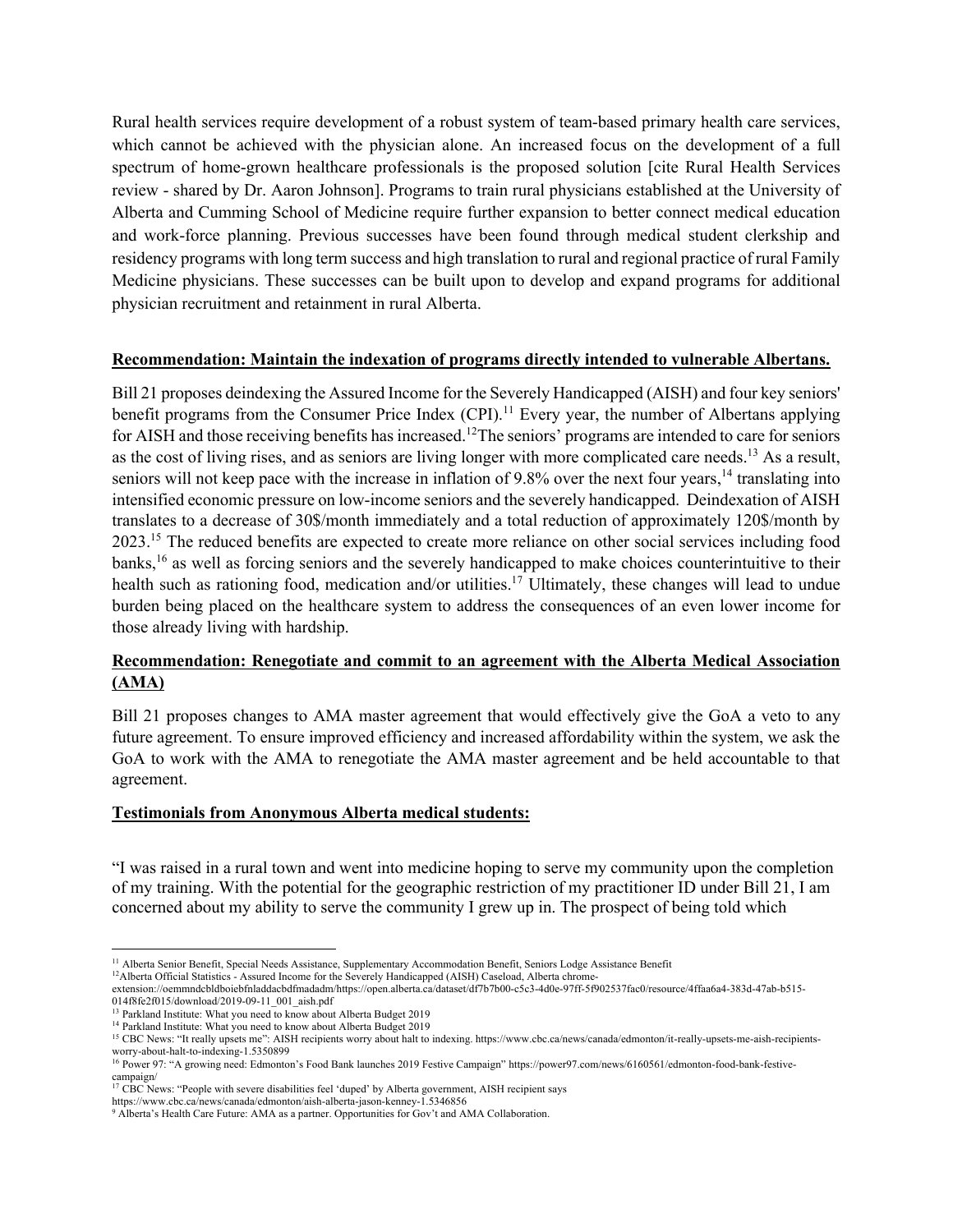community I must work in is enough to make me reconsider a career in family medicine and especially completing my training rurally, as I fear this will make me a target for the geographic restriction of my license."

"My husband is an engineer in a specialized field. While he has excellent job stability in Calgary, we sincerely worry what we would do were I to have to practice elsewhere – there is no chance that he could continue to operate in his position in rural Alberta, or in any other major city in Alberta. As it stands, we are questioning if it might be best for me to apply outside of Alberta for residency in cities that host a company office, such that he could transfer. We cannot afford to pay off my medical school debt, settle down, and start a family on a resident's income alone."

"A key reason that we had hoped to stay in Alberta was to remain in close proximity to our parents, who have complex medical needs. Now, we worry that they will be unable to stay in their home if we are unable to practice within their city. More likely, their care would need to fall on third parties in our absence. We want to be able to raise our children close to their grandparents, and the prospect of being unable to do so is heartbreaking."

"My partner is a subspecialty surgery resident while I'm planning on being a more general practitioner such as a general internist or a family physician. If Bill 21 is enacted, I could potentially be separated from my partner because I might be forced to practice in an area my partner in which couldn't hope to make a living. This could affect us getting married and having a family."

"We've recently heard from rural family medicine physicians who are quite alarmed about Bill 21. They believe urban trained physicians are grossly undertrained to work as the primary physician in rural areas. This combined with a lack of support and integration within the rural community could result in severe mental health issues such as depression and physician burnout. A better approach to addressing rural physician recruitment is exposure, such as through mandatory rural rotations during family medicine residency or other exposure-based programs."